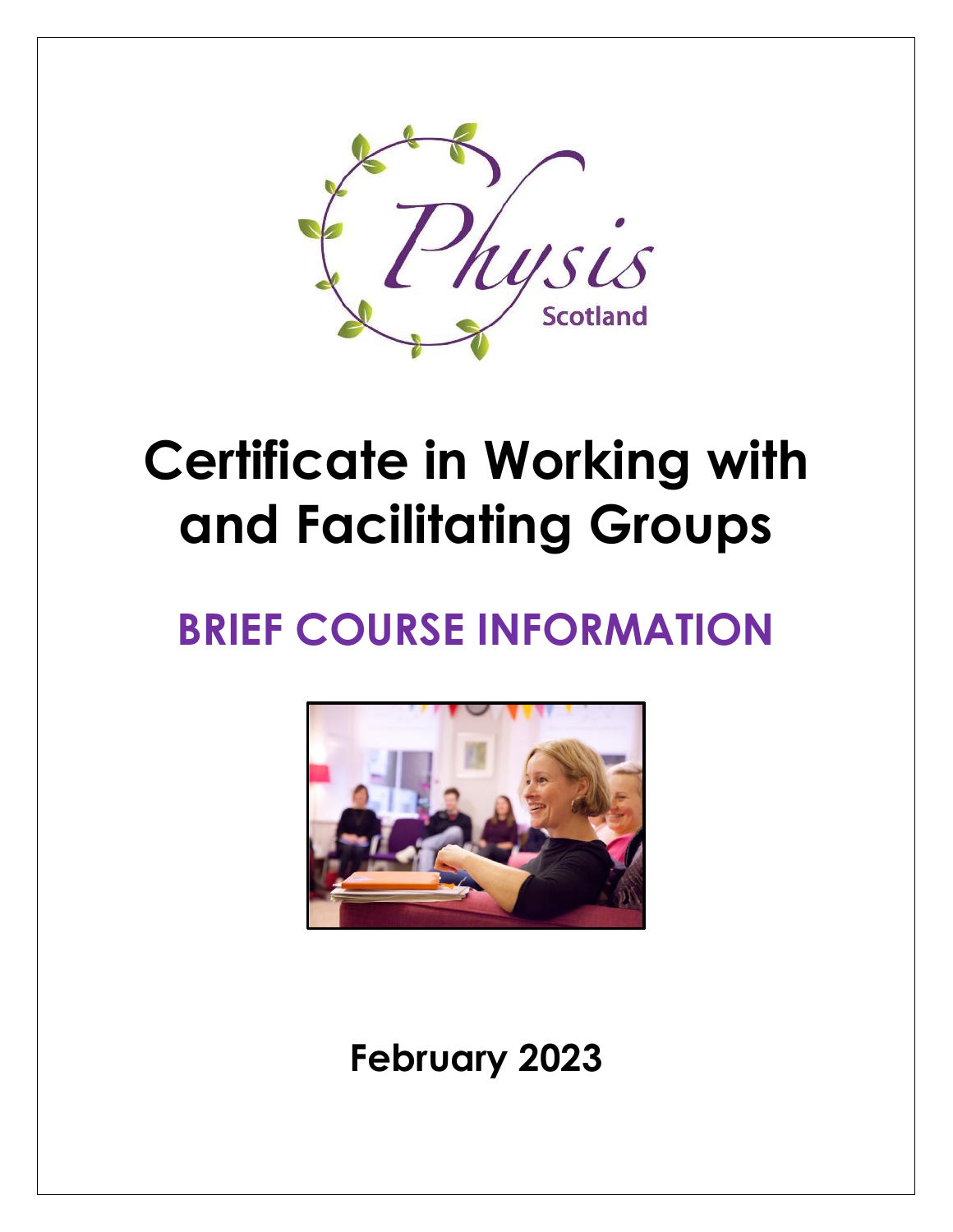

# **CONTENTS**

| Module One: Group Theory; Practicalities & Different Types of Groups5        |
|------------------------------------------------------------------------------|
| Module Two: Planning your Group; Finding your Style; Group Development,      |
| Module Three: Participation in an experiential group as a member plus, small |
|                                                                              |
|                                                                              |
| HOW TO APPLY FOR THE CERTIFICATE IN WORKING WITH AND FACILITATING            |
|                                                                              |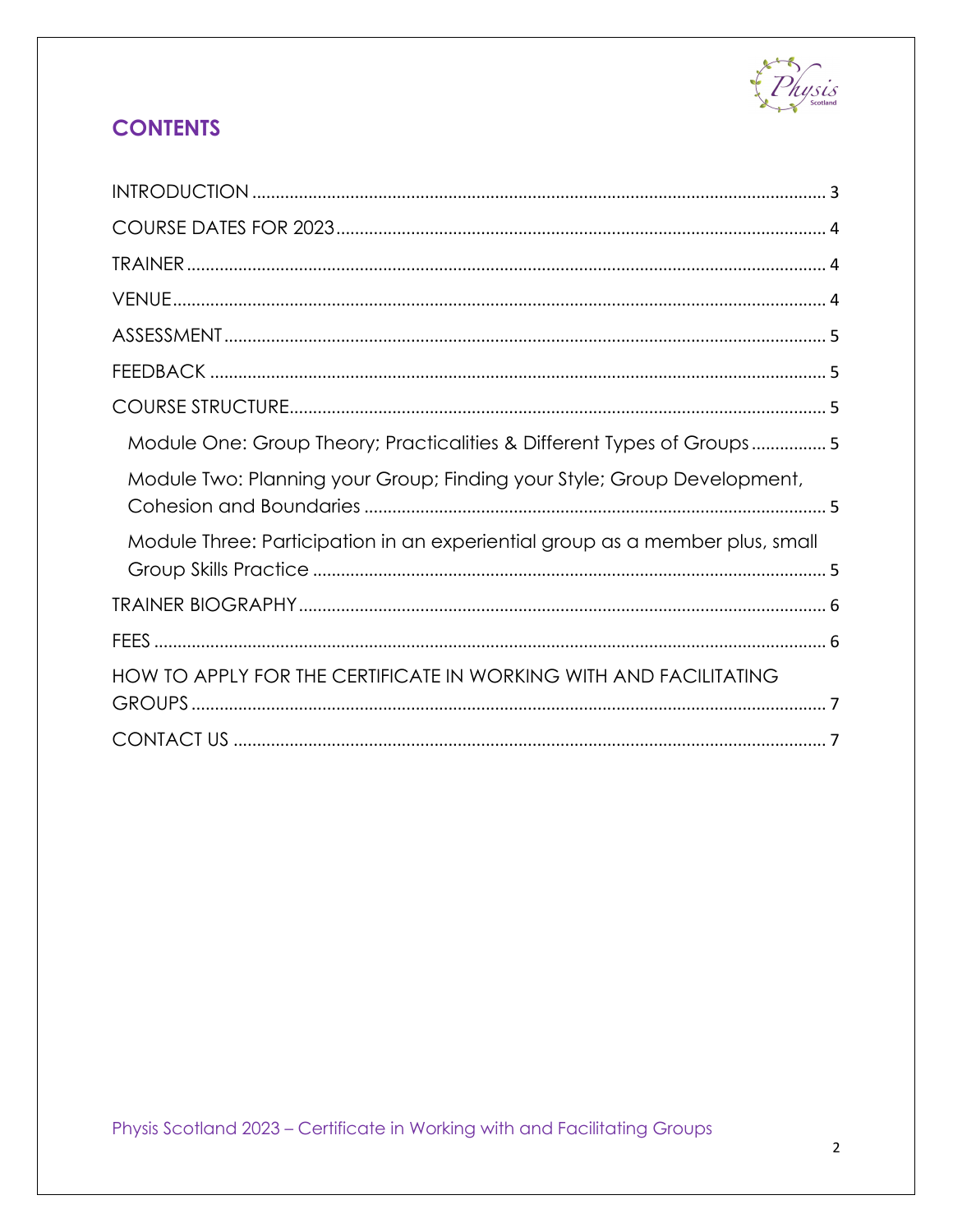

## <span id="page-2-0"></span>**INTRODUCTION**

Starting in **February 2023**, the Physis Scotland Certificate in Working with and Facilitating Groups course will be delivered online over 6 days of interactive and experiential training, over a 3-month period.

This Certificate course will enable you to:

- Explore the practicalities of running a Group
- Critically assess the different types of Groups and the practical & clinical implications of each type
- Gain an understanding of a variety of Group Theories and become aware of how to apply them in practice
- Develop an awareness of unconscious Group Processes and how to work with them systemically
- Identify the benefits and difficulties of working with Groups inperson versus online

This course is suitable for Therapists, Counsellors, Coaches, Mental Health Workers, Social Workers and all other caring professionals, HR Managers and teachers who facilitate or are interested in facilitating groups.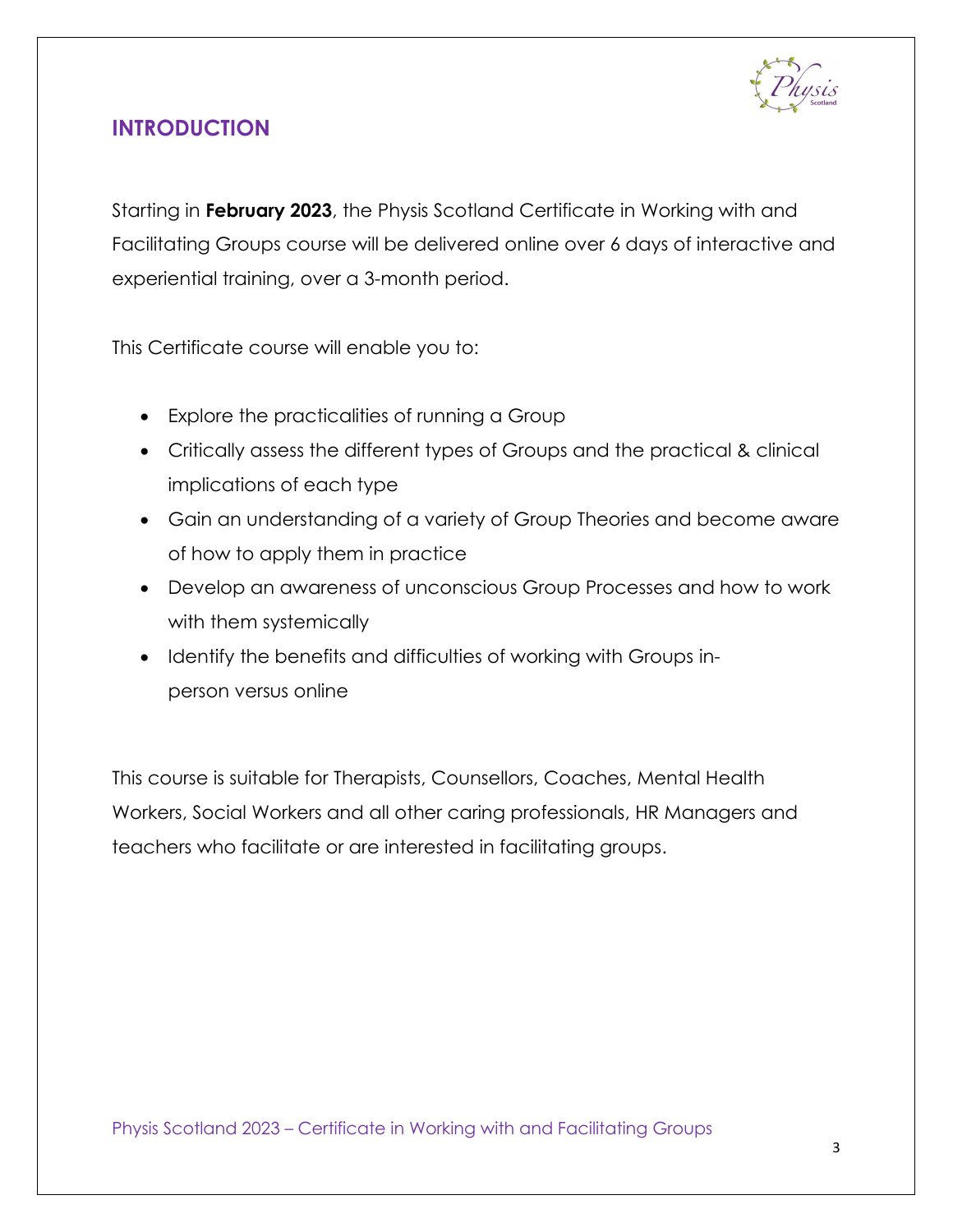

### <span id="page-3-0"></span>**COURSE DATES FOR 2023**

11th/12th February 2023 11th/12th March 2023

1st/2nd April 2023

#### <span id="page-3-1"></span>**TRAINER**

[Susie Hewitt TSTA-P](https://www.physisscotland.co.uk/meet-the-team-2/)

#### <span id="page-3-2"></span>**VENUE**

Online event, via Zoom.

We are delighted to offer the Certificate in Working with and Facilitating Groups online. Course participants can join us from the comfort of your own home, from wherever you are located around the globe. We will be delivering the programme by Zoom technology, an excellent platform that will allow time for experiential work in break out rooms. Course participants can communicate with the trainer both by voice and text via the online chat box. A Zoom link will be provided in advance of each weekend.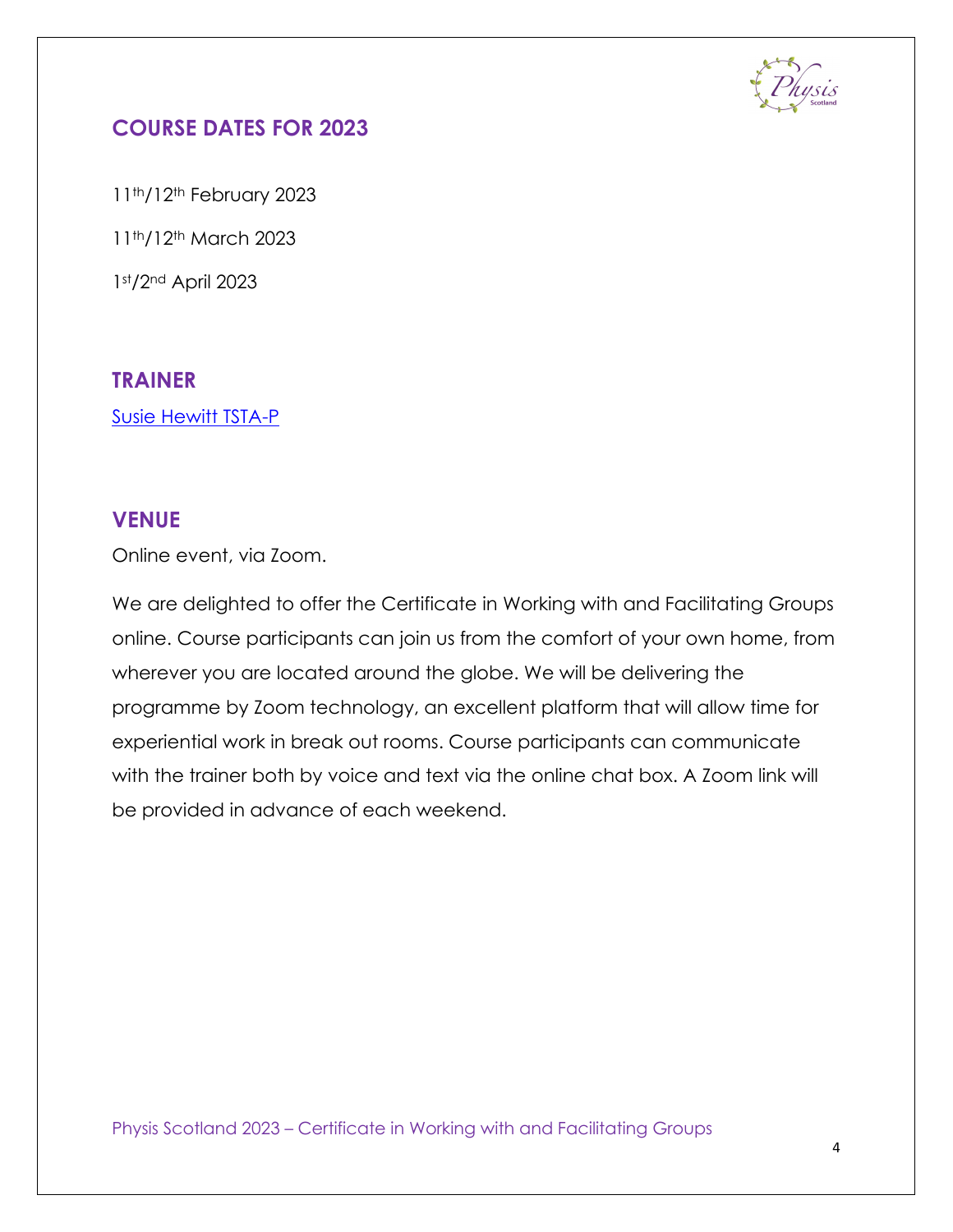

### <span id="page-4-0"></span>**ASSESSMENT**

You will be given written feedback based on the tutor's assessment of your skills practice in Module 3. Following attendance of all three modules and participation in experiential group therapy plus skills practice in Module 3, you will receive a Certificate from Physis Scotland in "Working with and Facilitating Groups".

# <span id="page-4-1"></span>**FEEDBACK**

Student feedback is collected informally throughout the course, and through a feedback form at the end of the final module. At any point students are invited to contact the course tutor if they are in need of academic or pastoral support.

Administrative queries should be directed to Olivia Burroughs, Physis Scotland Administrator on [enquiries@physisscotland.co.uk](mailto:enquiries@physisscotland.co.uk) or 07927 557217

# <span id="page-4-2"></span>**COURSE STRUCTURE**

<span id="page-4-3"></span>**Module One:** Group Theory; Practicalities & Different Types of Groups

<span id="page-4-4"></span>**Module Two:** Planning your Group; Finding your Style; Group Development, Cohesion and Boundaries

<span id="page-4-5"></span>**Module Three:** Participation in an experiential group as a member plus, small Group Skills Practice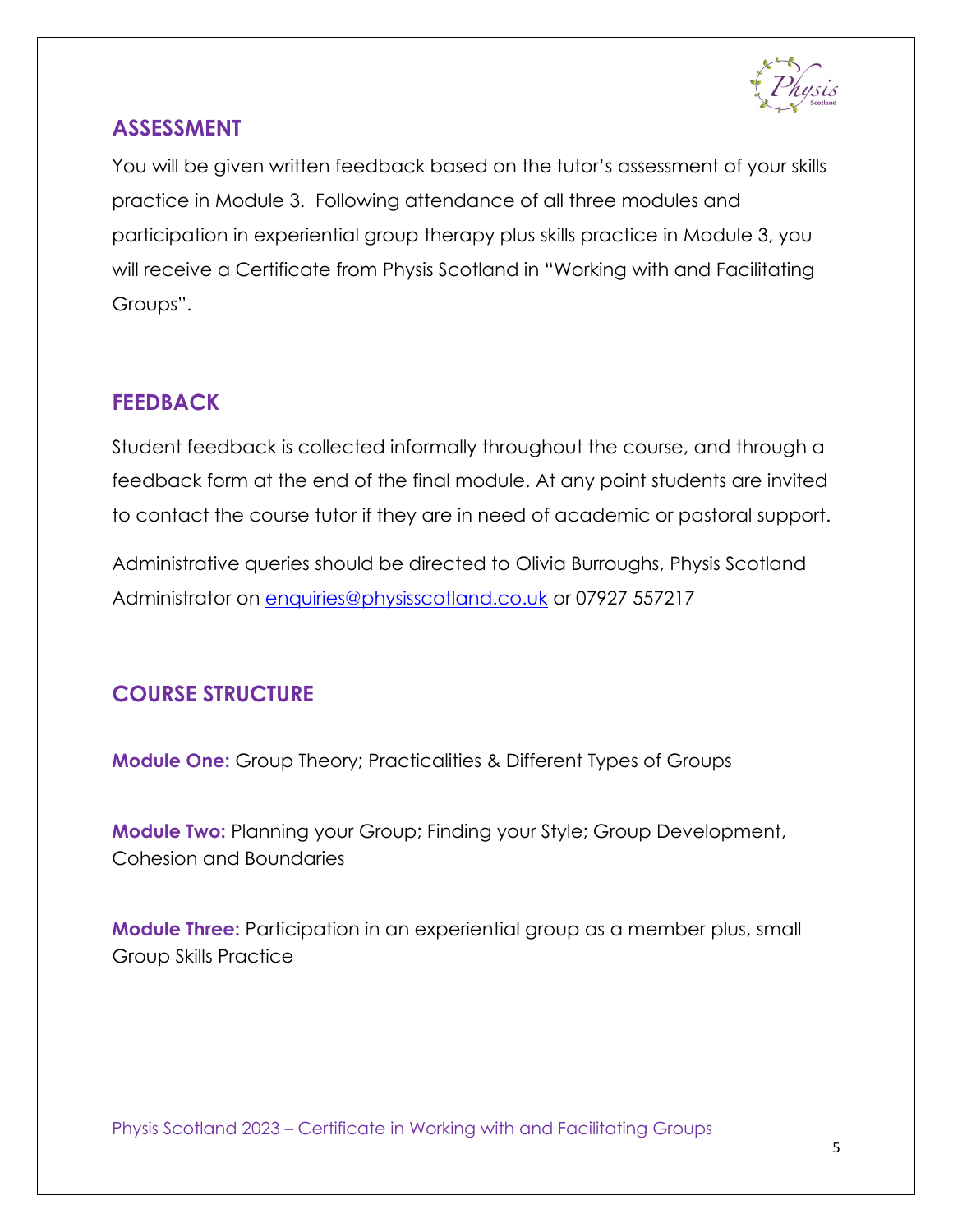

#### <span id="page-5-0"></span>**TRAINER BIOGRAPHY**

#### **Susie Hewitt, TSTA**

Susie Hewitt TSTA-P, MSc Psychotherapy; UKCP Reg Psychotherapist & Supervisor; BACP Accred. is a Teaching and Supervising Transactional Analyst based in Manchester. She has run continuous Therapy Groups for the past 12 years in her Private Practice. She is a Core Tutor for Physis Scotland and also a Primary Course Tutor for Manchester Institute for Psychotherapy. She has a particular interest in systems, coming from a complex family system (birth & adoptive), working in large IT Corporations including IBM for the first fifteen years of her career, where she facilitated large groups internally and externally in her client base.

#### <span id="page-5-1"></span>**FEES**

Certificate fee: £690 (3 taught modules over 3 weekends). £75 deposit plus 3 x £205 if self-funding. If you are being sponsored through your organisation, the fee is £1000. £75 deposit plus the remaining balance before the commencement of the course.

A deposit as indicated above is required to secure your place. The balance may be paid in full 1 week before the start of the course, or spread over 3 instalments if self-funding, paid in February, March, and April. Please complete the appropriate section of the registration form to take up the instalment payments option.